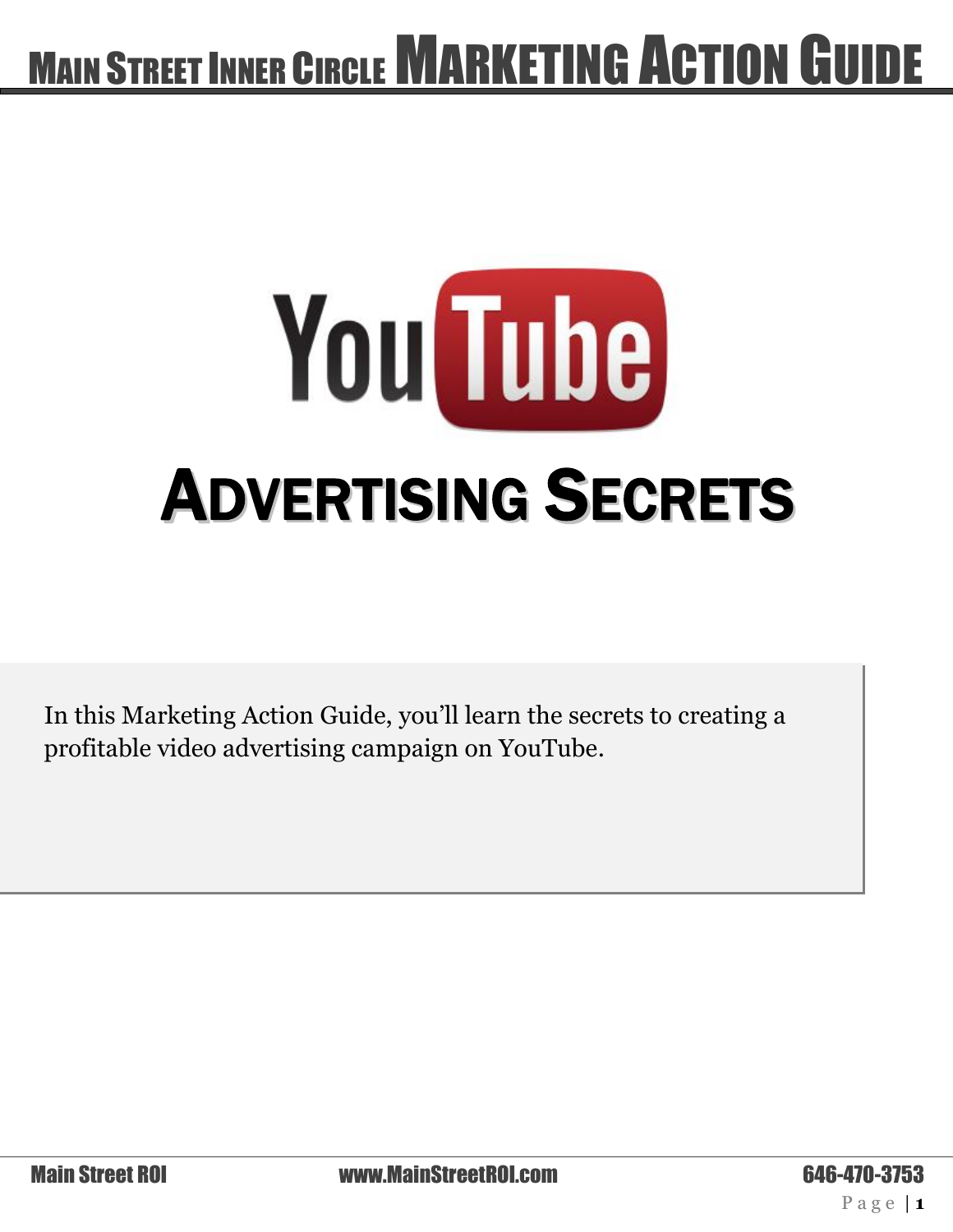#### **Table of Contents**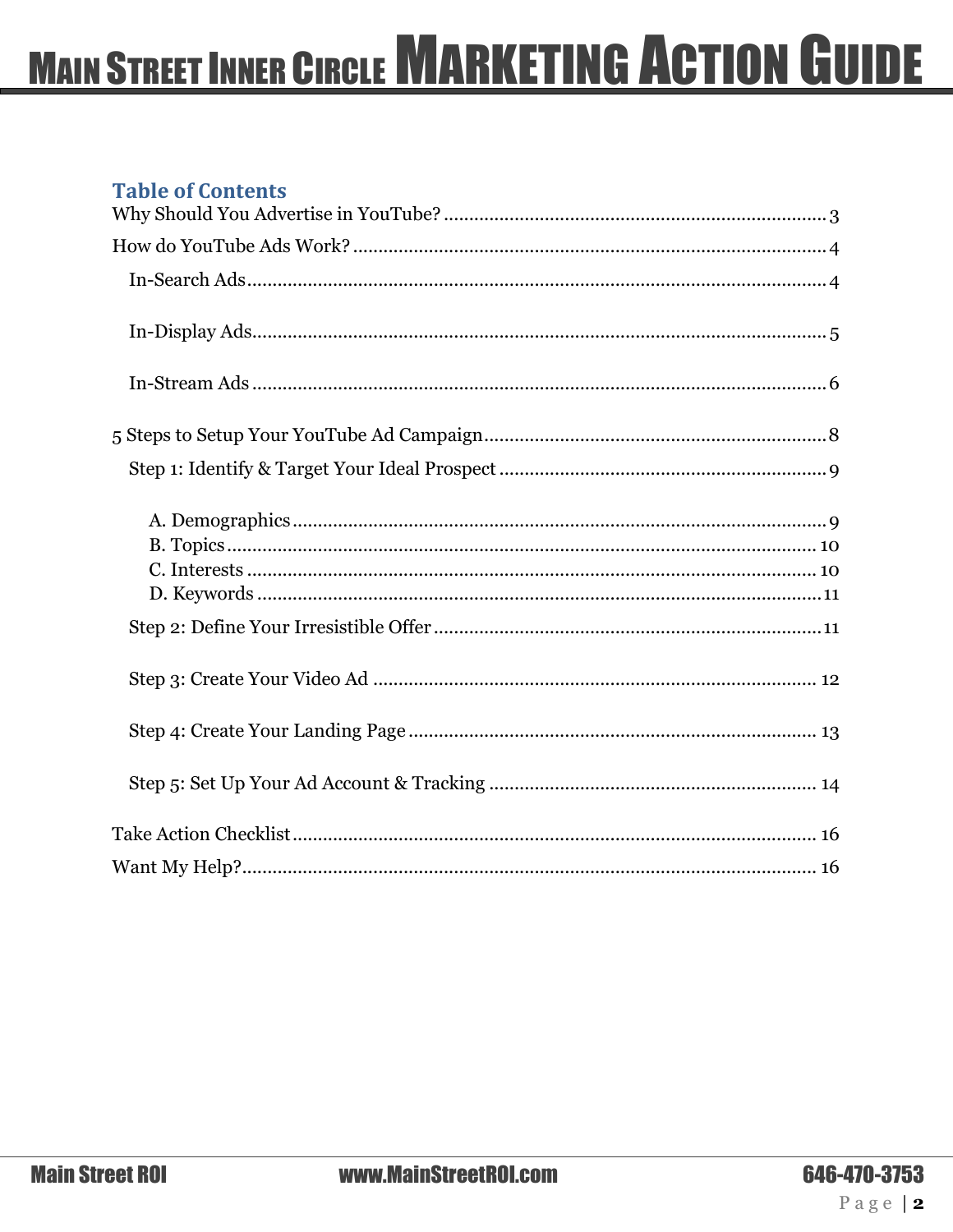### <span id="page-2-0"></span>WHY SHOULD YOU ADVERTISE IN YOUTUBE?

If you're like me, then you're probably skeptical about advertising in YouTube. To be honest, it took me about a year of prodding by my Google rep (nice reminder about the importance of follow-up!) before I even dipped my toe in the water. So I understand the hesitation.

That's why I want to start by looking at the statistics because they are pretty impressive:

- More than 1 billion unique users visit YouTube each month so there's a TON of traffic on this website
- Nielson reports that YouTube reaches more US adults  $(18 34$  years old) than any cable network. See image below for full breakdown by age and gender.
- Over 6 billion hours of video are watched each month on YouTube and that number is growing every year

|                                                            | Demographics          | US Online<br>Audience Reach | US Monthly<br>Viewers |
|------------------------------------------------------------|-----------------------|-----------------------------|-----------------------|
|                                                            | <b>Total audience</b> | 58%                         | 122.7M                |
| <b>US Audiences on YouTube by</b>                          | Ages 18 - 34          | 67%                         | 37.6M                 |
| <b>GF</b>                                                  | Ages 35 - 49          | 60%                         | 31.6M                 |
|                                                            | Ages 50 - 64          | 53%                         | 25.7M                 |
| Source: Nielsen NetView Audience Profile Report March 2013 | Ages 65+              | 50%                         | 12.3M                 |
|                                                            | Male                  | 58%                         | 59M                   |
|                                                            | Female                | 57%                         | 63.7M                 |

As you can see, no matter what business you're in, you can target your ideal prospects on YouTube. Don't fall for the misconception that YouTube is just for kids who want to watch monkeys skateboarding. Sure, there's a lot of that going on, but there's also a lot of older and more sophisticated users on YouTube. In fact, CEOs and decision makers in businesses are watching videos on YouTube, so video ads can even work for B2B.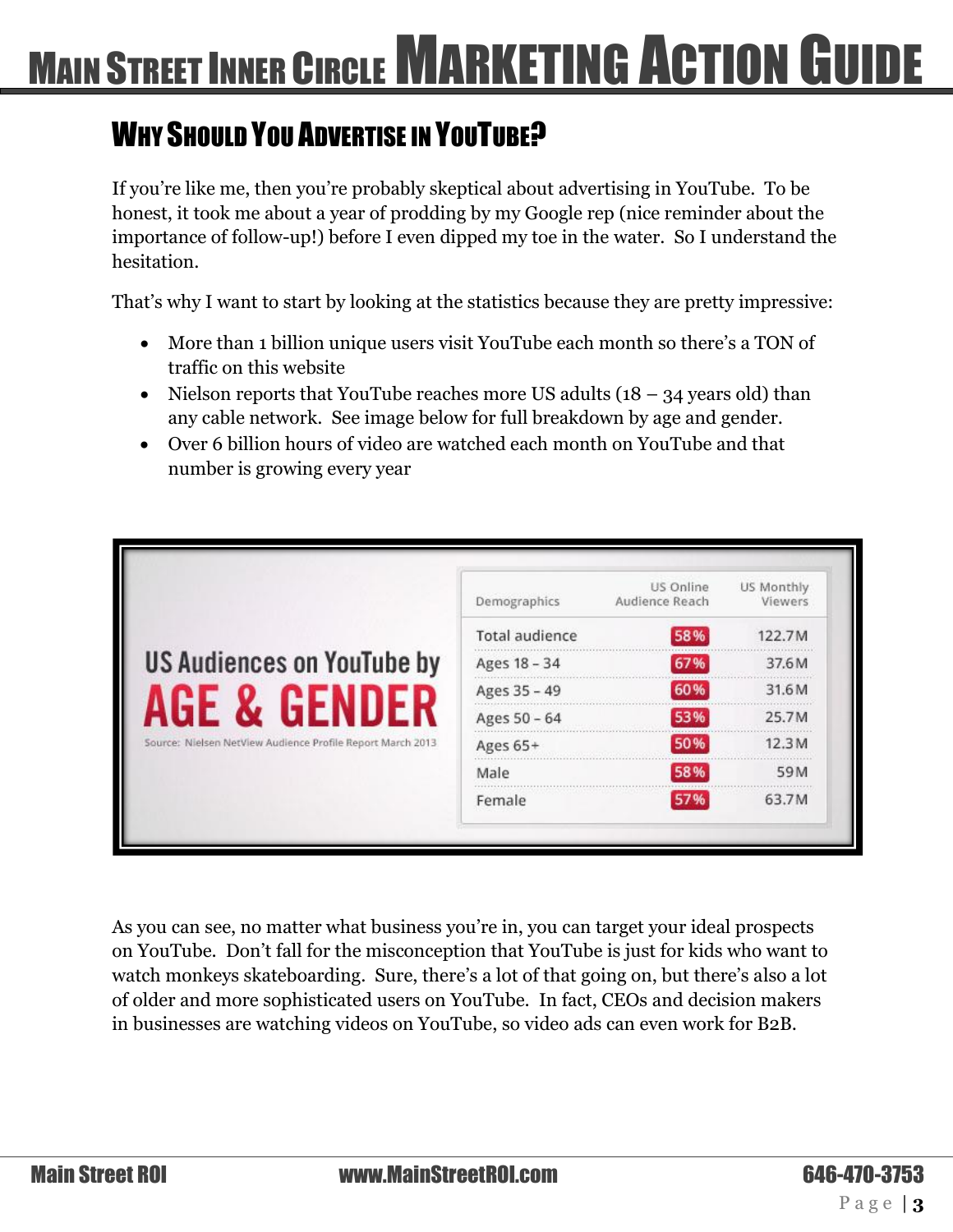Alright, the stats don't lie. You can absolutely reach your target prospects by advertising in YouTube. But how does it work? And can you really drive leads and sales from YouTube videos?

### <span id="page-3-0"></span>How DO YOUTUBE ADS WORK?

Over the past few years, there have been a lot of changes in the way you can advertise in YouTube. The options used to be very limited, which is one of the reasons I was dragging my feet to test this out myself. But recently Google launched a new ad format that I recommend every business start testing right away.

At the time of writing this guide, there are 3 ad formats to choose from:

- 1. In-Search ads
- 2. In-Display ads
- 3. In-Stream

#### <span id="page-3-1"></span>IN-SEARCH ADS

Did you know YouTube is the 2<sup>nd</sup> largest search engine? That was shocking to me when I first heard that fact. A lot of people search in YouTube to find a video for information and entertainment purposes.

In-Search YouTube ads are very similar to ads on the Google AdWords Search network. When I search "how to unclog a bathtub drain" then I see the results in the image below.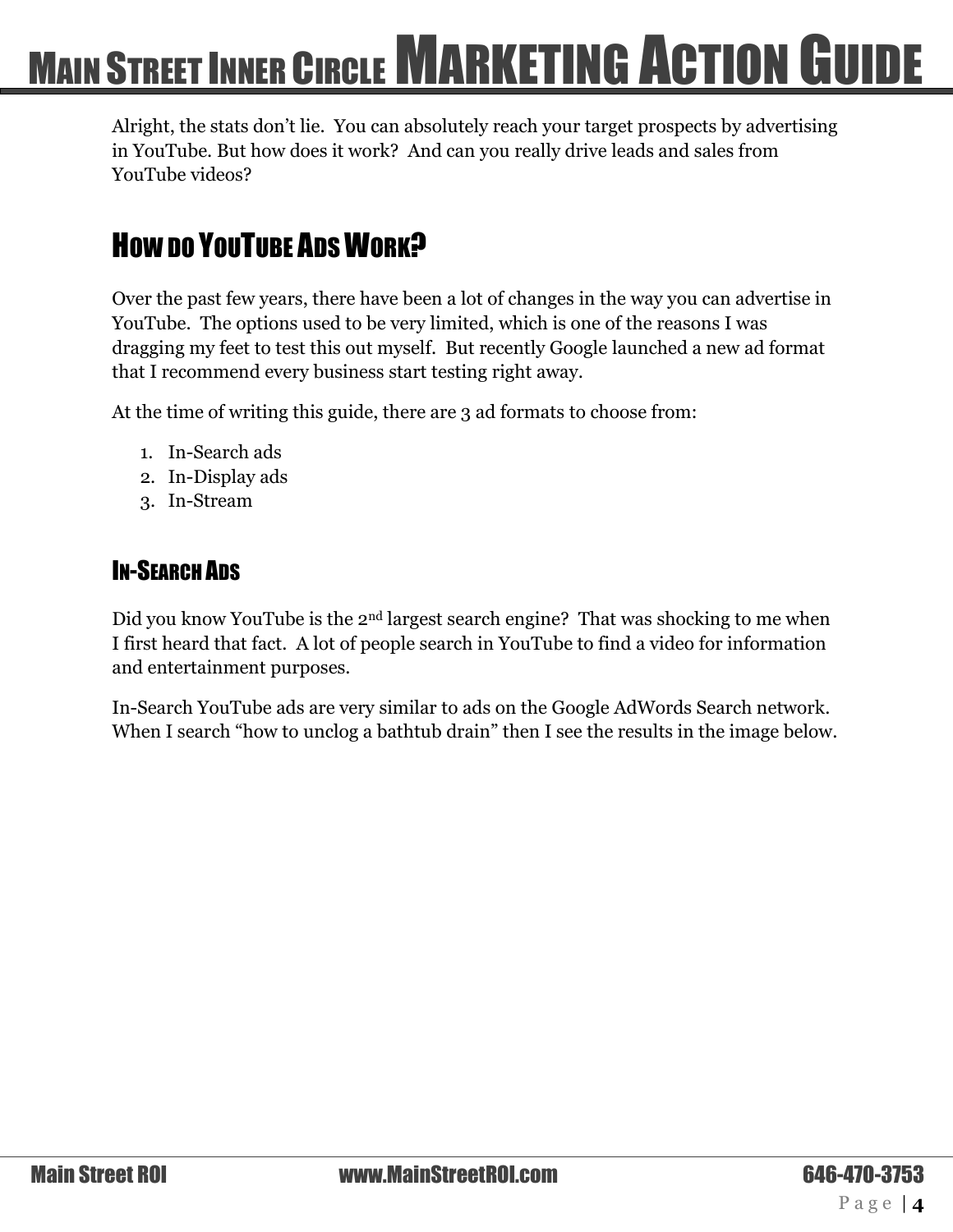

The top two results highlighted in yellow are In-Search advertisers (Home Depot and Lowes). They are advertising on the keyword "how to unclog a bathtub drain" in YouTube.

When a prospect clicks on one of these ads, then she is redirected to one of your YouTube videos within YouTube.com. This is not ideal because you're not sending the traffic directly to your website. Instead, the prospect stays on YouTube.com and you need to compel her to then go to your website after watching the video.

I do **not** recommend this ad format if your goal is to drive leads and sales to your website.

#### <span id="page-4-0"></span>IN-DISPLAY ADS

The next format is called In-Display ads and they are similar to Google AdWords Display network text ads. Instead of advertising when people search in YouTube, you'll display your ad while people are watching another video. See the image below to see an example of an In-Display ad targeting a video about unclogging a bathtub.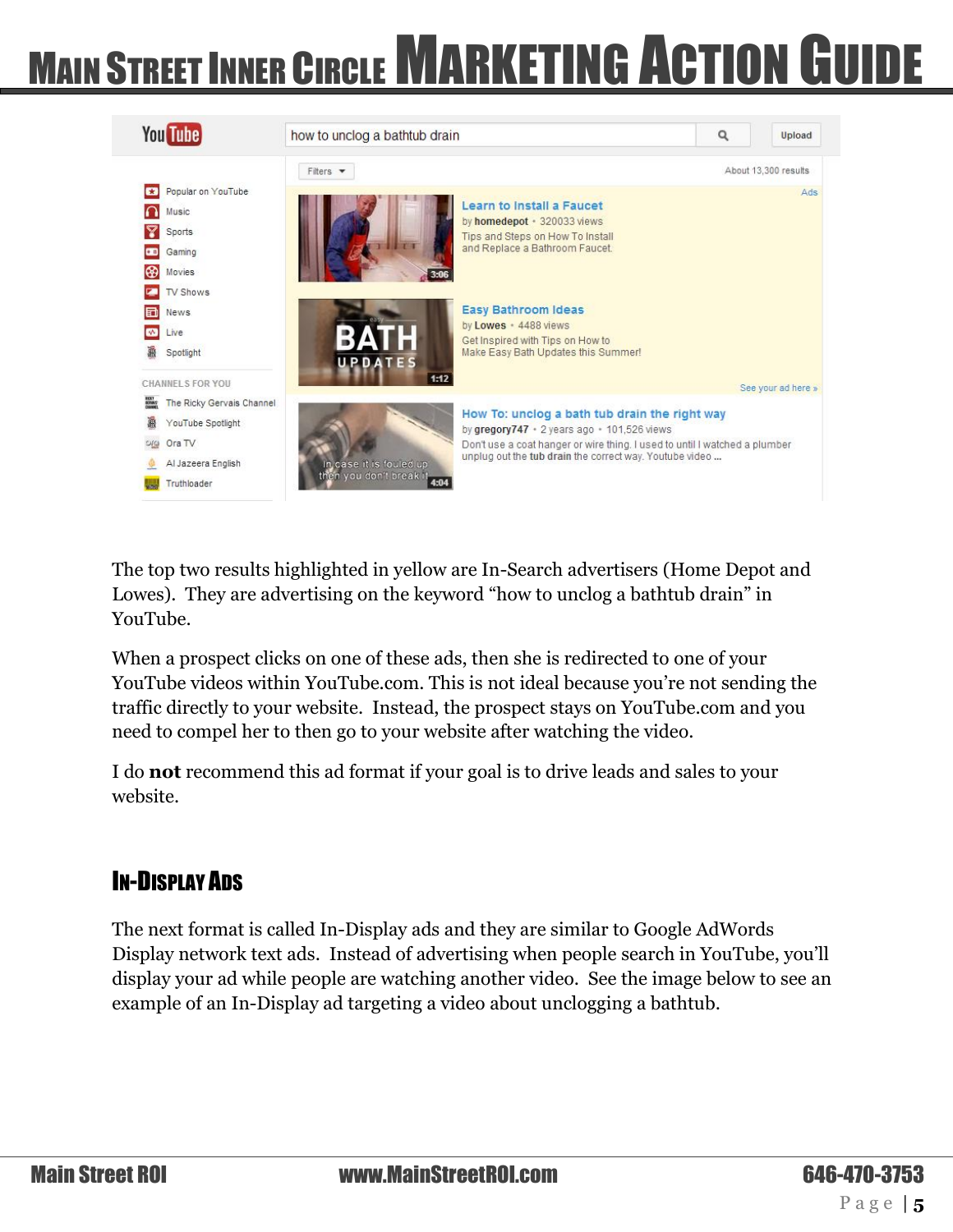

Again, when a prospect clicks on one of these ads, she is sent to your video on YouTube.com. Therefore, I do **not** recommend this ad format either. That leaves just one more format…

#### <span id="page-5-0"></span>IN-STREAM ADS

Finally, let's talk about the ad format that I **do** recommend. The In-Stream ad is just like a 30-second commercial you're used to watching on TV. The difference is the ad is going to play right before your prospect watches a relevant video on YouTube.

For example, I clicked on a video about replacing my bathroom faucet and before the video played I saw an ad for Safe Step Walk-In Tub Co. (shown in the image below). This is a fairly relevant ad since I'm about to watch a video about replacing something in my bathroom. Therefore, Safe Step knows I'm interested in bathroom repair and I may be a good prospect for their walk-in tub product. Of course, they can and should use even more targeting filters that I'll explain later.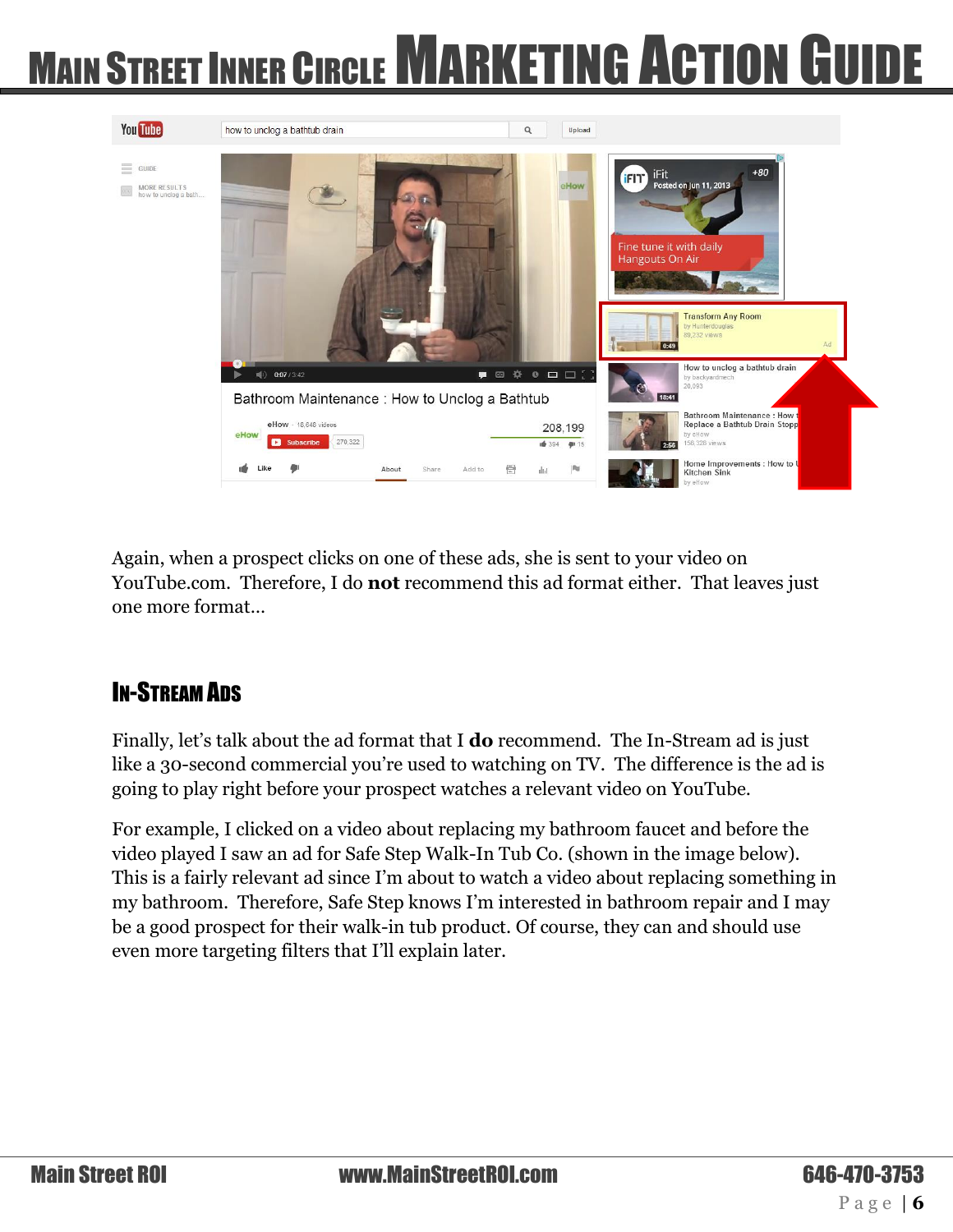

You'll notice in the lower right corner of the ad there's a button that says "Skip Ad." If a prospect skips the ad before 30-seconds, then the advertiser does NOT pay for the ad placement. That's a critical feature of In-Stream ads. You only pay for actual views of your ad. If the prospect skips the ad, then you do not pay a penny. That's why this type of advertising is called pay-per-view, or PPV.

There's one more important feature about this ad format, which makes it far superior than the previous two formats. When a prospect clicks on the video while the ad is playing, she is redirected to YOUR website (not YouTube.com). For example, when I clicked on the ad in the image above, I was sent to the webpage shown below.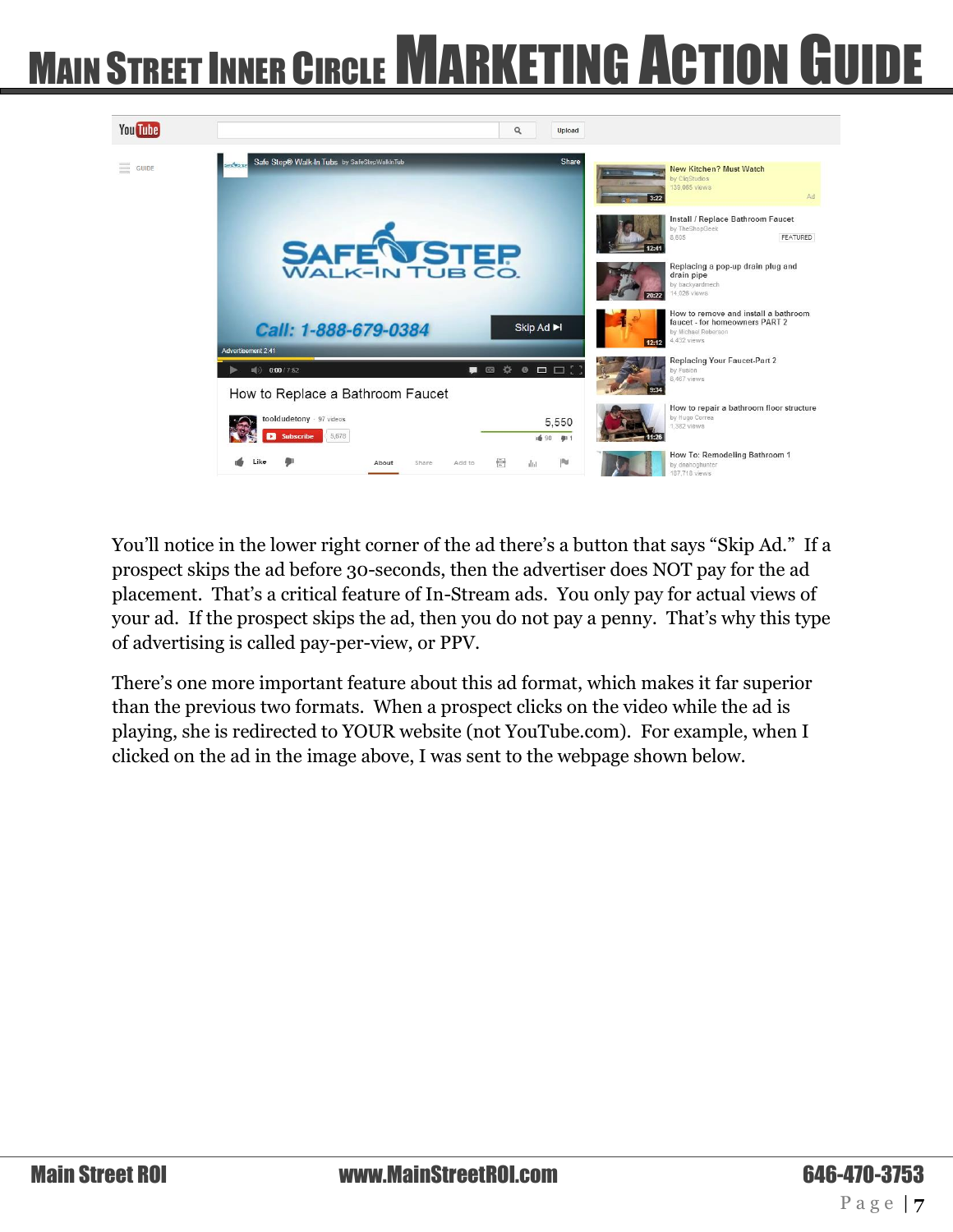| Home                                     | <b>Testimonials &amp; Photos</b> | <b>Rebate Information</b><br><b>Safety Features &amp; Benefits</b>                                                              |
|------------------------------------------|----------------------------------|---------------------------------------------------------------------------------------------------------------------------------|
|                                          |                                  | <b>Request A Free Estimate!</b><br>If you have any questions or would like more<br>information, please fill out the form below. |
|                                          |                                  | Name*                                                                                                                           |
|                                          |                                  | Phone*                                                                                                                          |
|                                          |                                  | Email                                                                                                                           |
|                                          |                                  | Zip Code*                                                                                                                       |
|                                          |                                  |                                                                                                                                 |
|                                          |                                  | Questions/Comments                                                                                                              |
|                                          |                                  |                                                                                                                                 |
| <b>Built For Safety &amp; Durability</b> |                                  | <b>Contact Us Today</b>                                                                                                         |

Bingo! Now you can target your ideal prospect on YouTube and then send her directly to your website to complete a webform, call you, get directions to your store, place an order, or any other action you want your prospect to take on your website.

Can you see now why I'm such a big fan of YouTube ads? With In-Stream ads, you can track how many people watched your ad, how many people clicked to visit your website, and of course, how many people completed a webform or any other conversion action.

Plus, a lot of advertisers (aka your competitors) have not caught on to this opportunity so the ad costs are really low. For one of my private clients we're paying \$0.10 per view of our in-stream video ad and the ads are *very* profitable.

OK, at this point I hope you're as excited about this as I am and you're ready to dive in to get your ads set up.

### <span id="page-7-0"></span>5 STEPS TO SETUP YOUR YOUTUBE AD CAMPAIGN

Follow these 5 steps to set up a profitable YouTube advertising campaign from scratch.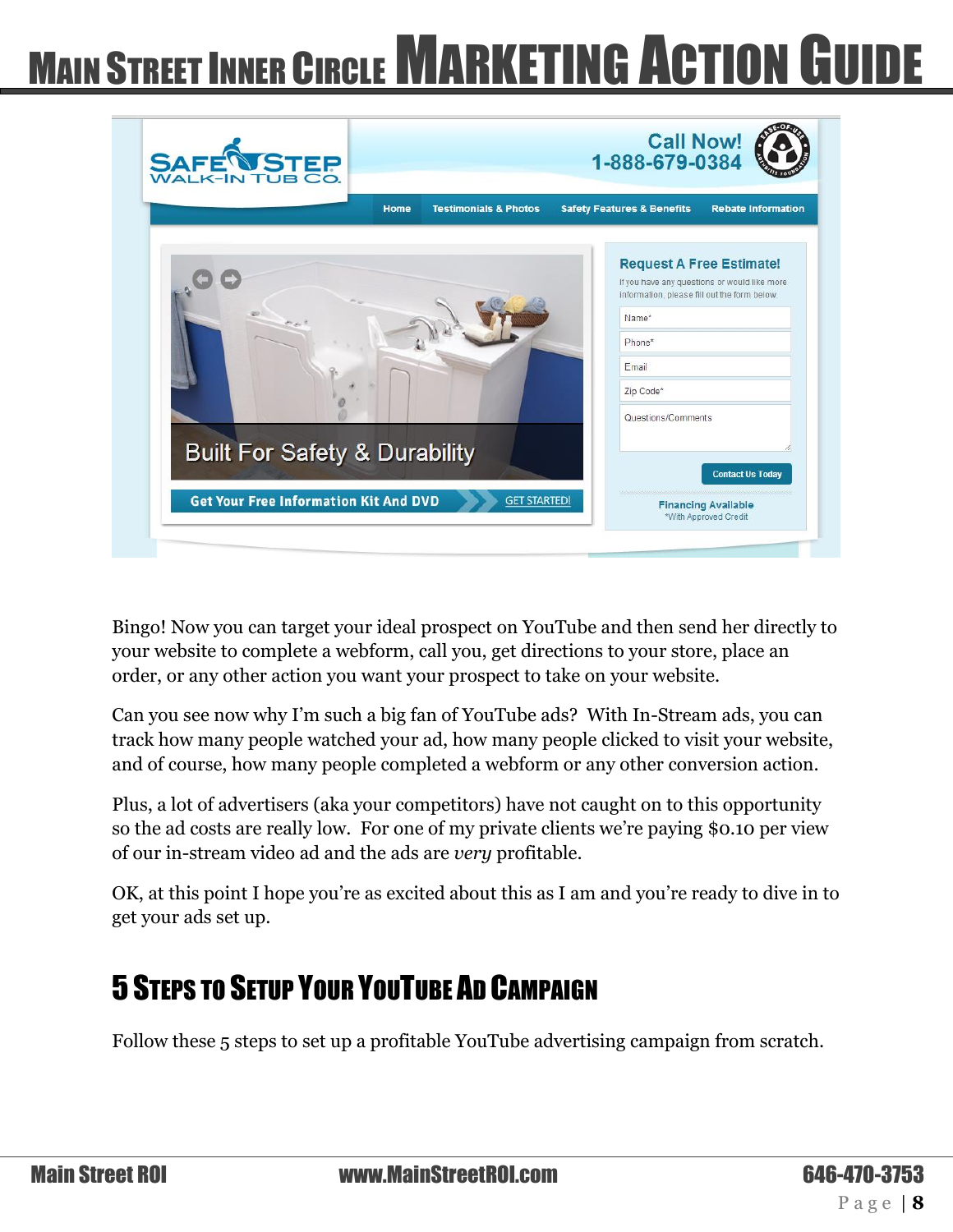#### <span id="page-8-0"></span>**STEP 1: IDENTIFY & TARGET YOUR IDEAL PROSPECT**

The first step in any advertising campaign is to identify exactly who is your target prospect. The more specific you get at this step, the better, because you want to talk directly to your ideal prospect in your ad and offer. If you try to target everyone on YouTube or a very broad audience, then you're going to waste a lot of money with unqualified people watching your ad and clicking to your website.

There are 4 ways to target your prospects in YouTube:

- A. Demographics
- B. Topics
- C. Interests
- D. Keywords

Based on those 4 targeting options, it's important to think through which make the most sense for your business.

#### <span id="page-8-1"></span>A. DEMOGRAPHICS

Do you (or can you) tailor your product or service to a certain demographic? For example, if you're in the fitness industry, then it makes sense to target men versus women differently. You wouldn't want to show a man with bulging muscles to get a woman to join your gym, right?

Also, consider age ranges. YouTube breaks up the following age ranges:

- $18 24$
- $25 34$
- $35 44$
- $45 54$
- $55 64$
- $6.65+$

Does it make sense to target one or more of those ranges and/or block other age ranges? If you're not sure, then that's OK. Once you get your ads running, then you'll be able to run reports by demographics to see which age ranges are most profitable.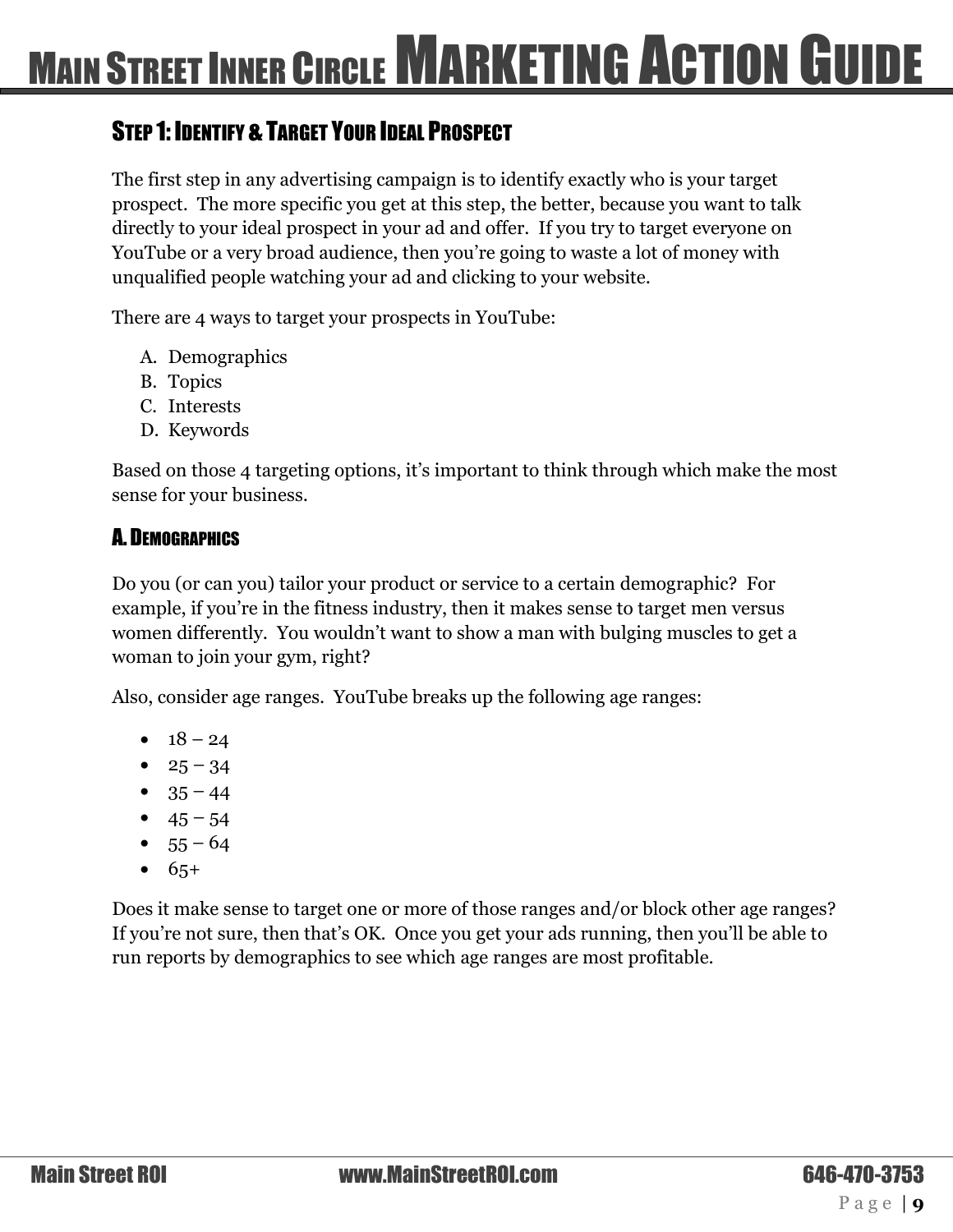#### <span id="page-9-0"></span>B. TOPICS

Topics allow you to target videos related to predefined topics. For example, YouTube gives you the following topics to choose from and you can drill down deeper within topics to get even more granular with your targeting:

| Arts & Entertainment          | Computers &  | Hobbies & Leisure  | <b>News</b>      | Reference       |
|-------------------------------|--------------|--------------------|------------------|-----------------|
|                               |              |                    |                  |                 |
|                               | Electronics  |                    |                  |                 |
| <b>Autos &amp; Vehicles</b>   | Finance      | Home & Garden      | Online           | <b>Science</b>  |
|                               |              |                    |                  |                 |
|                               |              |                    | Communities      |                 |
| Beauty & Fitness              | Food & Drink | Internet & Telecom | People & Society | <b>Shopping</b> |
|                               |              |                    |                  |                 |
| <b>Books &amp; Literature</b> | Games        | Jobs & Education   | Pets & Animals   | <b>Sports</b>   |
|                               |              |                    |                  |                 |
| Business & Industrial         | Health       | Law & Government   | Real Estate      | Travel          |
|                               |              |                    |                  |                 |
|                               |              |                    |                  |                 |

What types of videos do you think your ideal prospect watches on YouTube? Can you relate your product or service to a type of video your prospect is watching? For example, Safe Step targeted a video about replacing a bathroom faucet to sell their walk-in bathtub product.

#### <span id="page-9-1"></span>C.INTERESTS

Interests allow you to target based on the known interests of your prospect. For example, if I go to ESPN.com and other sports related websites, then eventually Google figures out that I'm a sports fan. My website browsing history gives valuable insight to advertisers who want to sell sports fan related products and services. So Google allows advertisers to target ads based on online user behavior.

There are tons of interest categories for both B2C and B2B. Here's the top level list and again you can drill down within each interest to get even more specific:

| Art & Theater         | $Do-It-$         | Home & Garden       | Outdoor                  | Shutterbugs           |
|-----------------------|------------------|---------------------|--------------------------|-----------------------|
| Aficionados           | Yourselfers      |                     | Enthusiasts              |                       |
| Arts & Entertainment  | Fashionistas     | Home Decor          | People & Society         | <b>Sports</b>         |
|                       |                  | Enthusiasts         |                          |                       |
| Auto Enthusiasts      | <b>Fast Food</b> | Internet & Telecom  | Pet Lovers               | <b>Sports Fans</b>    |
|                       | Cravers          |                     |                          |                       |
| Autos & Vehicles      | Finance          | Jobs & Education    | Pets & Animals           | Technophiles          |
| Avid Investors        | Food & Drink     | Law & Government    | <b>Political Junkies</b> | <b>Thrill Seekers</b> |
| Beauty & Fitness      | Foodies          | <b>Movie Lovers</b> | <b>Real Estate</b>       | Travel                |
| <b>Beauty Mavens</b>  | Gamers           | <b>Music Lovers</b> | Reference                | <b>Travel Buffs</b>   |
| Books & Literature    | Games            | <b>News</b>         | <b>Savvy Parents</b>     | <b>TV Lovers</b>      |
| Business & Industrial | Green Living     | News Junkies &      | Science                  | World                 |
|                       | Enthusiasts      | <b>Avid Readers</b> |                          | Localities            |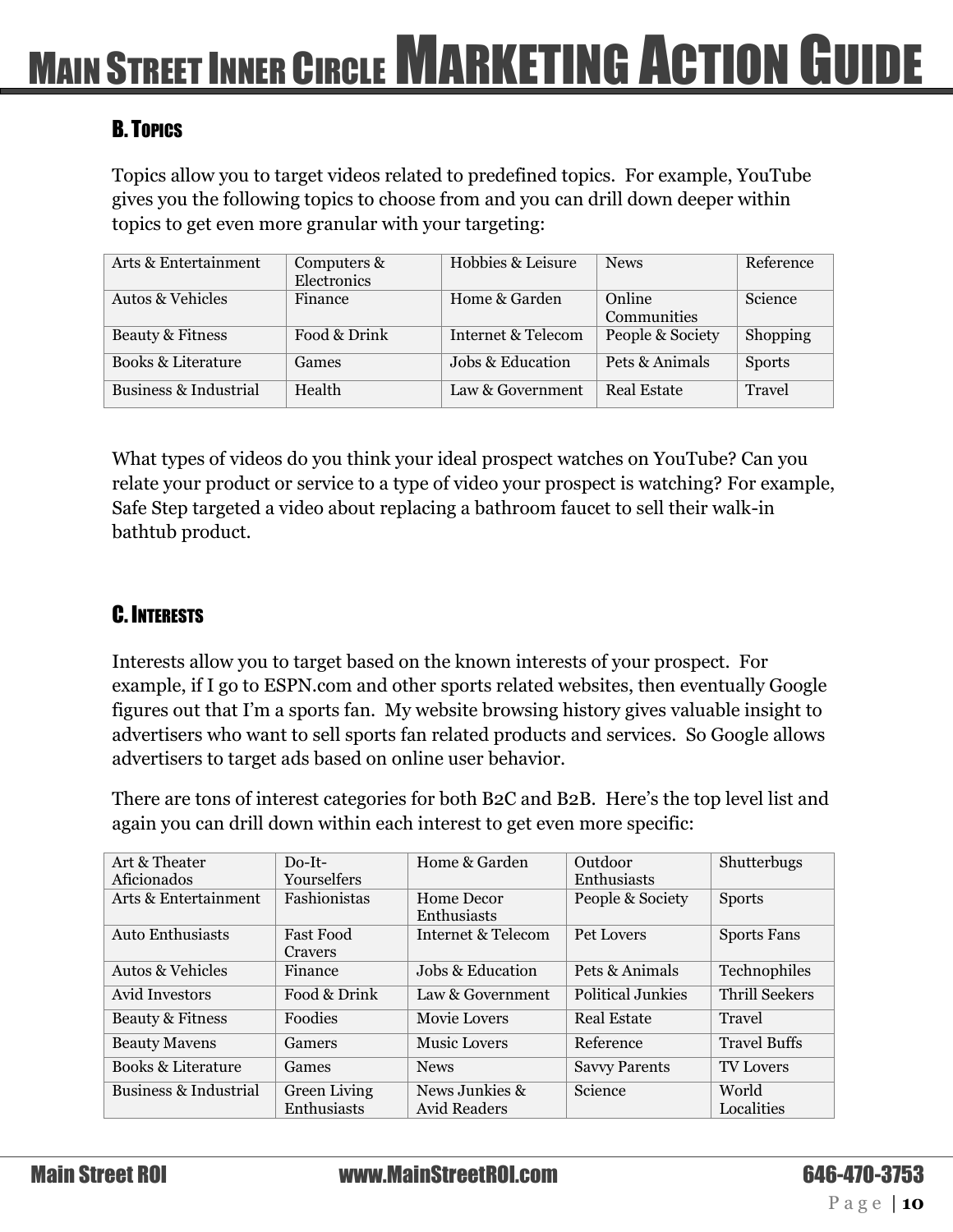| Computers &                | <b>Health &amp; Fitness</b> | Nightlife   | <b>Shoppers</b> |  |
|----------------------------|-----------------------------|-------------|-----------------|--|
| Electronics                | <b>Buffs</b>                | Enthusiasts |                 |  |
| <b>Cooking Enthusiasts</b> | Hobbies &                   | Online      | Shopping        |  |
|                            | Leisure                     | Communities |                 |  |

Think of your ideal prospect. What type of interests does he or she have?

For example, one of my private clients sells a business planning product and deep within the interest category lists are two highly relevant categories: Strategic planning and Business plans & presentations.

#### <span id="page-10-0"></span>D. KEYWORDS

The final targeting option is to use keywords. This is similar to using keywords in the Google AdWords Display network. YouTube can find videos that are related to the keywords you want to target. For example, if you want to advertise on videos about bathroom remodeling, then you would include the keyword "bathroom remodeling" in your ad account.

Before we move on it's important to note that you can combine any and all of these 4 targeting options. If you want to target women, ages  $25 - 44$ , who are interested in health and fitness, then you can combine the demographic targeting with Interest categories. To take this a step further, you could also add keywords and topics to only display your ads on the most relevant videos. The possibilities are endless and it's really up to you to figure out what makes the most sense for your product or service.

Then once you identify whom you're targeting and which videos you're going to show your ads on, it's time to move on to step 2.

#### <span id="page-10-1"></span>STEP 2: DEFINE YOUR IRRESISTIBLE OFFER

The most important element in your video ad is your offer. YouTube ads are an example of interruption marketing. Interruption marketing *interrupts* your prospects from whatever it is they are doing. For example, when you're relaxing on the couch watching your favorite Seinfeld episode, and suddenly there's a gecko talking about car insurance, then you just experienced interruption marketing.

The same thing happens on YouTube. Your prospect will be in front of her computer about to watch an interesting video and -- BOOM! -- your ad will start rolling. Clearly,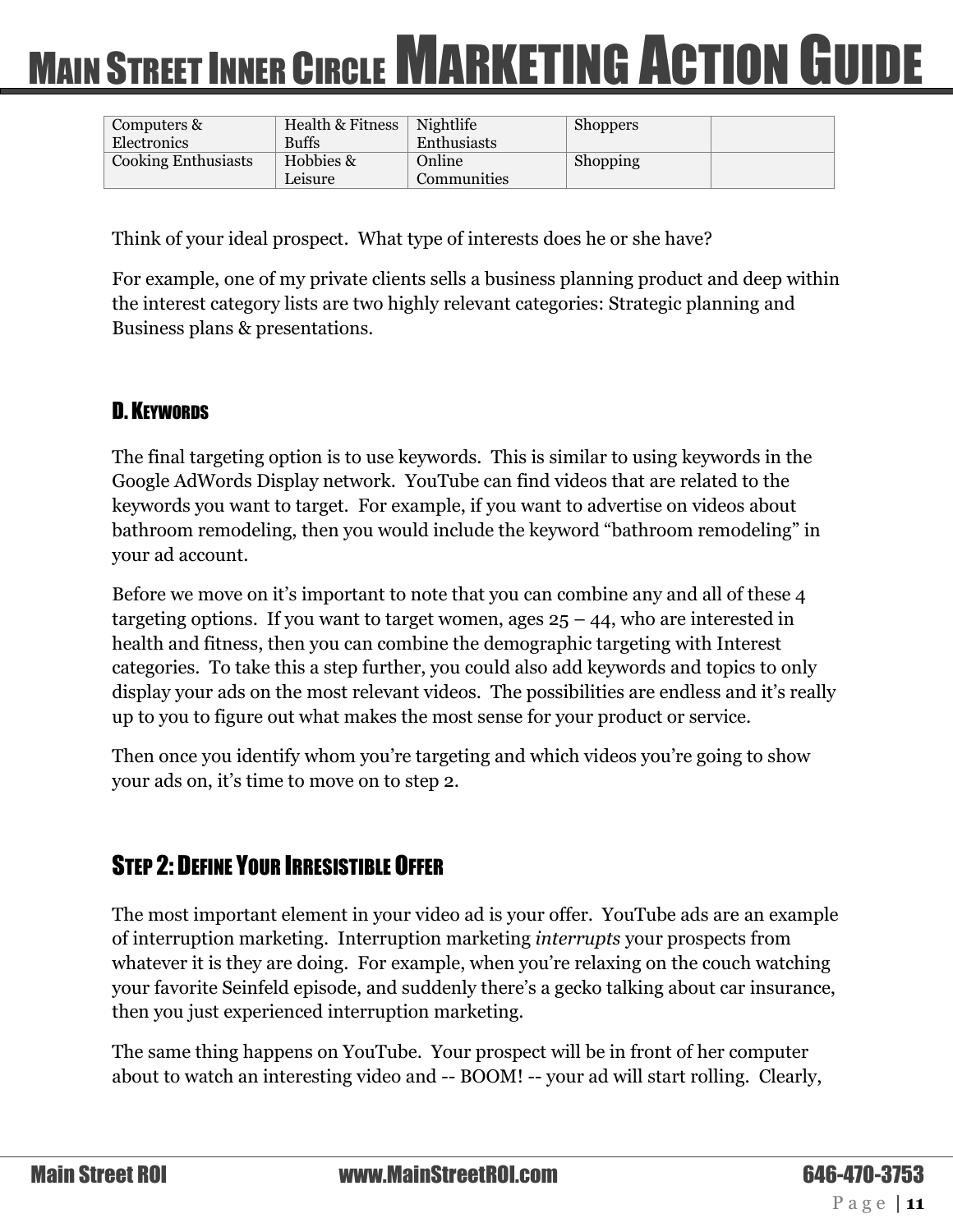you must have something compelling in your ad to pull your prospect's attention away from the original video she was about to watch.

That's where your irresistible offer comes into play. In my AdWords Success Formula course [\(www.AdWordsSuccessFormula.com\)](http://www.adwordssuccessformula.com/), I walk through the following 5 offers. As you read the list and examples brainstorm ideas for how you could create a similar offer.

- 1. Free sample offer
	- a. Free beer, wine, spirits tasting at a bar
	- b. Free tax audit for a CPA
- 2. Special discount offer
	- a. 50% off first time visit to chiropractor
	- b. 30% off 3-course dinner for two at a restaurant
- 3. Strong guarantee
	- a. Guaranteed overnight delivery
	- b. Guaranteed same day service
- 4. Free gift with order
	- a. Free massage with a chiropractic adjustment
	- b. Free dog bone with veterinarian visit
- 5. Free information
	- a. Free book, CD, webinar, seminar

Once you determine what you're going to offer, then define the following key elements of your offer:

- The value of your offer
- Reason why you're making the offer (i.e. for  $1<sup>st</sup>$  time customers only)
- Deadline to take advantage of the offer
- Next step to take advantage of the offer (i.e. call, complete a form on your website, print a coupon, etc.)

This information will be included in your video to make it even more compelling.

#### <span id="page-11-0"></span>STEP 3: CREATE YOUR VIDEO AD

This is the step that prevents a lot of businesses from ever testing YouTube video ads. But it's actually NOT hard to create a video.

If you take the time to create an irresistible offer in Step 2, then this should be a breeze. As I mentioned before, In-Stream video ads are going to interrupt your prospect. Therefore, the first 5 seconds are critical. You absolutely must capture your prospect's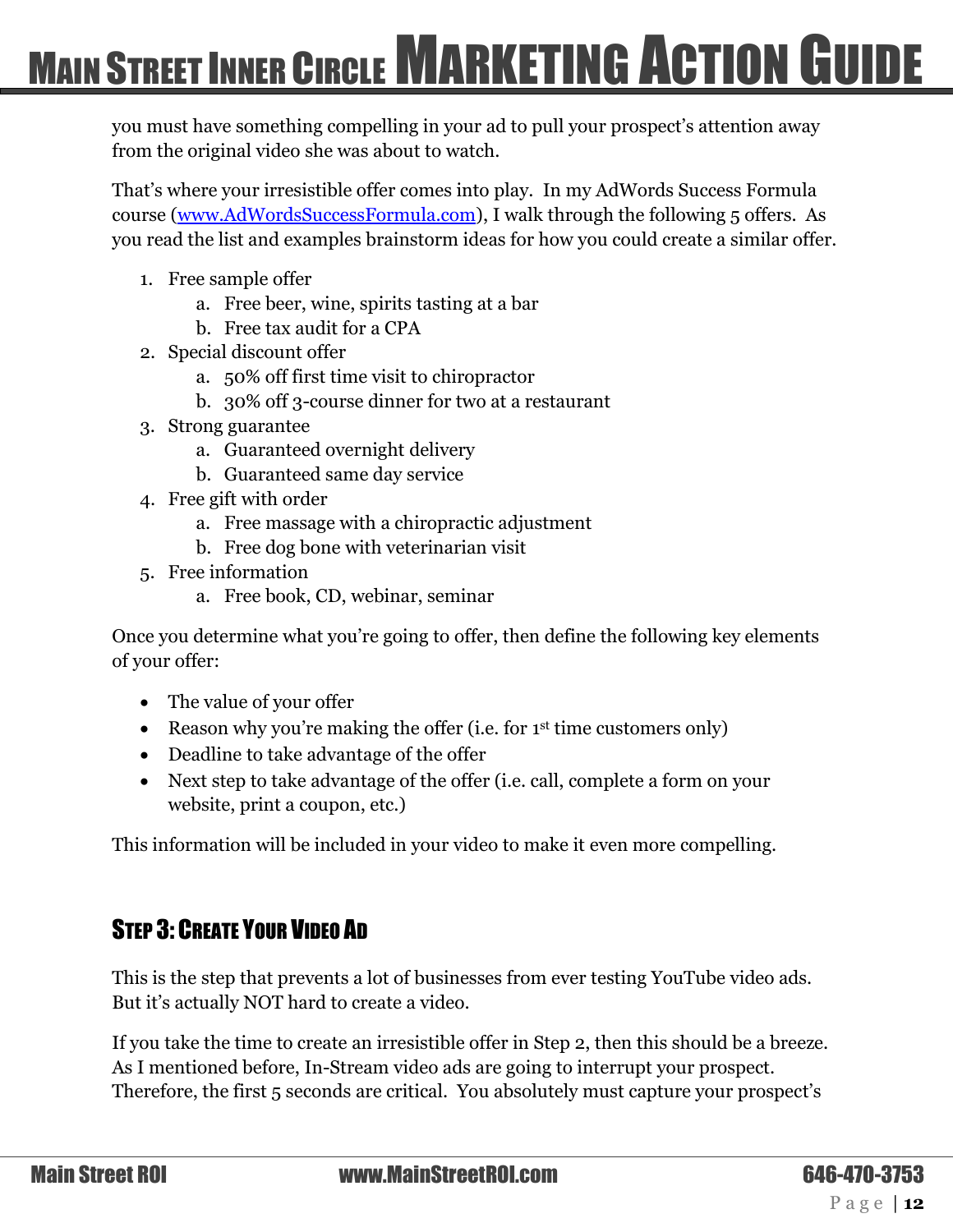attention with a big promise or a curiosity-provoking statement. So take a look at your offer again and brainstorm ideas for what you could say in the beginning of your ad that would almost guarantee your prospect would watch your video ad.

Remember, in Step 1 you identified your targeting options and now you can use that information to make your video even more relevant. For example, if you're targeting women, then you know you're going to be talking to women and not men. Use that to your advantage in your video.

Here's the basic structure to use for your video ad:

- 1. Capture attention (first 5 10 seconds)
- 2. Explain your offer  $(10 20$  seconds)
- 3. Call to action (last  $10 20$  seconds)

To see this in action, take a look at the following video ad that I created for one of my private clients:<http://www.mainstreetroi.com/samplevideo>

I should clarify that I did not personally create that video. My client recorded himself talking and then I hired someone on Elance.com to "make it look nice." The total cost was only \$200 for the video example above so this is not an expensive undertaking.

You can also hire a professional to do the voiceover if you don't have time or don't want to record anything yourself.

#### <span id="page-12-0"></span>STEP 4: CREATE YOUR LANDING PAGE

OK, at this point you have everything you need except for your landing page. The landing page is the webpage your prospect "lands" on after clicking on your video to learn more about your offer.

The biggest mistake with landing pages is sending your prospect to your homepage. Do NOT use your homepage as your landing page! Instead, create a webpage that perfectly matches your targeting and your offer.

For example, if you're targeting women for a special free trial membership to your fitness gym, then create a webpage that is appealing to women, and that explains the free trial offer. Your homepage speaks to both men and women and probably does not explain the special offer you're promoting in the video ad, so it's not 100% relevant. Again, use the targeting information to your advantage.

Here's an example of one of our landing pages for our Google AdWords checklist: <http://www.mainstreetroi.com/the-ultimate-adwords-checklist/>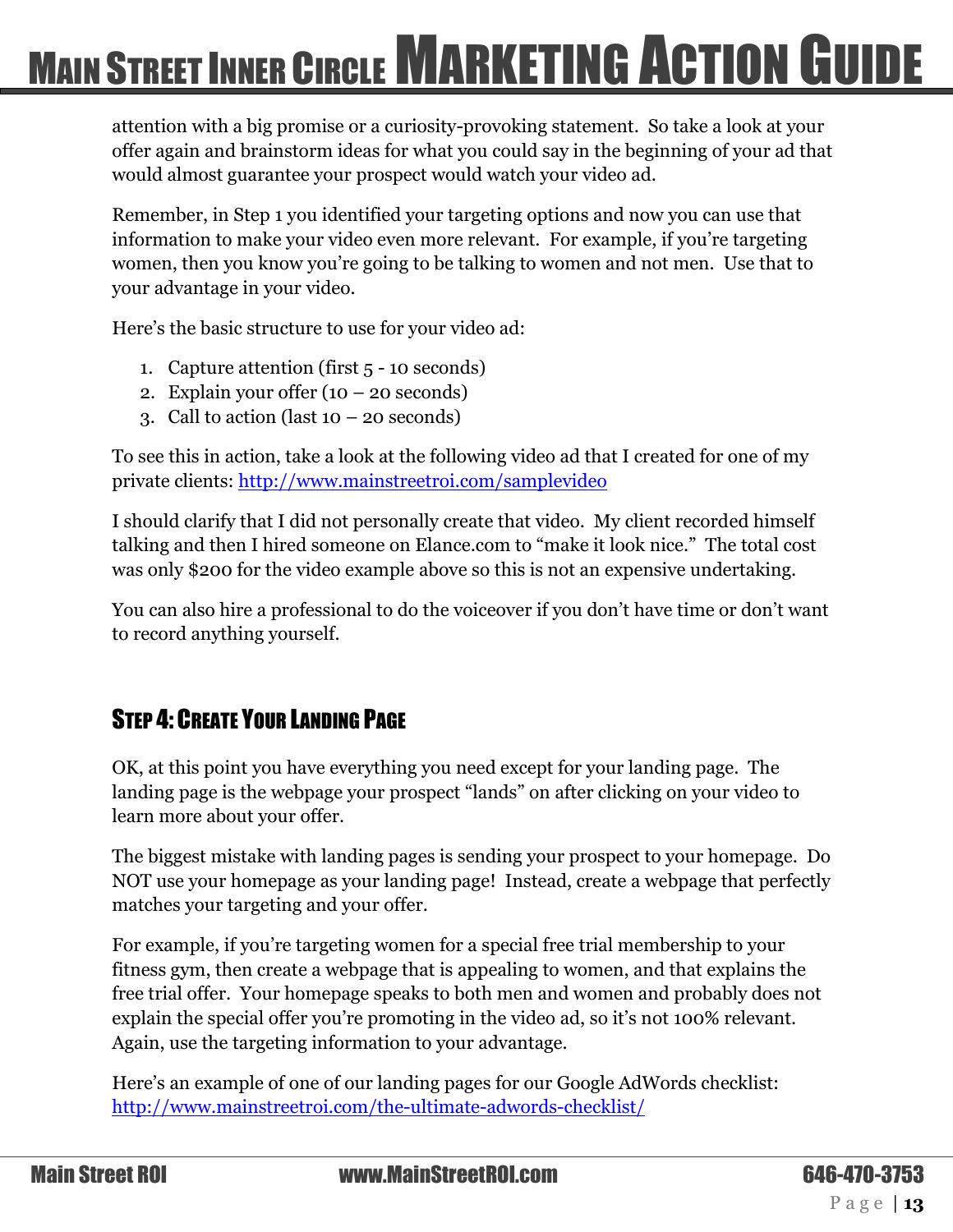As you can see the page is laser focused about the free AdWords checklist so there is no way the prospect would be distracted away from the webpage. Basically, the only two options are to enter your email address to get the checklist or exit the page altogether. If you also want to receive phone calls, then you certainly want to include your phone number.

#### <span id="page-13-0"></span>STEP 5: SET UP YOUR AD ACCOUNT & TRACKING

Finally, it's time to set up your ad account and conversion tracking. The process is very similar to setting up a Search or Display AdWords campaign, but there's one extra step.

The first step is to upload your video to your YouTube account. If you do not yet have an account, then go to [http://www.youtube.com](http://www.youtube.com/) and sign in with your Gmail account. If you do not have a Gmail account, then you can follow the steps to register without one.

Simply follow the steps to upload your video to YouTube and copy the URL once your video is live on YouTube. Then go to your AdWords account.

Once you're in your AdWords account, click on the green [+ New campaign] button and click on "Online video." (see below)

| Campaigns               |                                                                       | Opportunities                                                   |                                                         | Tools and Analysis * |            | Billing $\star$      |               | My account $\star$ |                   |                     |                        |                       |  |
|-------------------------|-----------------------------------------------------------------------|-----------------------------------------------------------------|---------------------------------------------------------|----------------------|------------|----------------------|---------------|--------------------|-------------------|---------------------|------------------------|-----------------------|--|
|                         | All online campaigns                                                  |                                                                 |                                                         |                      |            |                      |               |                    |                   |                     |                        |                       |  |
|                         |                                                                       | <b>O</b> Some ad groups can use Display Campaign Optimizer View |                                                         |                      |            |                      |               |                    |                   |                     |                        |                       |  |
|                         |                                                                       |                                                                 |                                                         |                      |            |                      |               |                    |                   |                     |                        |                       |  |
| Campaigns               | Ad groups                                                             | Settings                                                        | Ads                                                     | Keywords             | Audiences  |                      | Ad extensions | Auto targets       | <b>Dimensions</b> |                     | <b>Display Network</b> | $\mathbf{w}$          |  |
| All enabled campaigns v |                                                                       | Segment +                                                       | Filter +                                                | Columns -            | ビ          | $\ddot{\phantom{1}}$ |               |                    | Search            |                     |                        |                       |  |
|                         |                                                                       |                                                                 |                                                         |                      |            |                      |               |                    |                   |                     |                        |                       |  |
|                         |                                                                       |                                                                 |                                                         |                      |            |                      |               |                    |                   |                     |                        |                       |  |
|                         | Cost / conv. (1-per-click) *                                          | VS.                                                             | $\blacksquare$ Conv. (1-per-click) $\blacktriangledown$ |                      |            |                      |               |                    |                   |                     |                        |                       |  |
| \$200.00                |                                                                       |                                                                 |                                                         |                      |            |                      |               |                    |                   |                     |                        |                       |  |
| \$140.00                |                                                                       |                                                                 |                                                         |                      |            |                      |               |                    |                   |                     |                        |                       |  |
| \$80.00                 |                                                                       |                                                                 |                                                         |                      |            |                      |               |                    |                   |                     |                        |                       |  |
| Saturday, July 6, 2013  |                                                                       |                                                                 |                                                         |                      |            |                      |               |                    |                   |                     |                        | Sunday, August 4, 201 |  |
| $+$ New campaign $+$    |                                                                       | Edit +<br>Details v                                             |                                                         | Bid strategy +       | Automate - |                      | Labels v      |                    |                   |                     |                        |                       |  |
|                         | Search & Display Networks                                             |                                                                 |                                                         |                      | Budget ?   | Status <sup>?</sup>  | Enhanced ?    | Campaign           | Campaign          | Clicks <sup>?</sup> | Impr. ?                | CTR ?                 |  |
|                         |                                                                       | Best opportunity to reach the most customers                    |                                                         |                      |            |                      |               | type ?             | subtype           |                     |                        |                       |  |
|                         | <b>El Search Network only</b>                                         |                                                                 |                                                         |                      |            |                      |               |                    |                   |                     |                        |                       |  |
|                         | Google search and search partners                                     |                                                                 |                                                         |                      |            |                      |               |                    |                   |                     |                        |                       |  |
|                         | <b>图 Display Network only</b><br>Google's network of partner websites |                                                                 |                                                         | " THE THE THE "      |            |                      |               |                    |                   | #のけて (法)            | 49.37                  | Particular            |  |

**Google AdWords**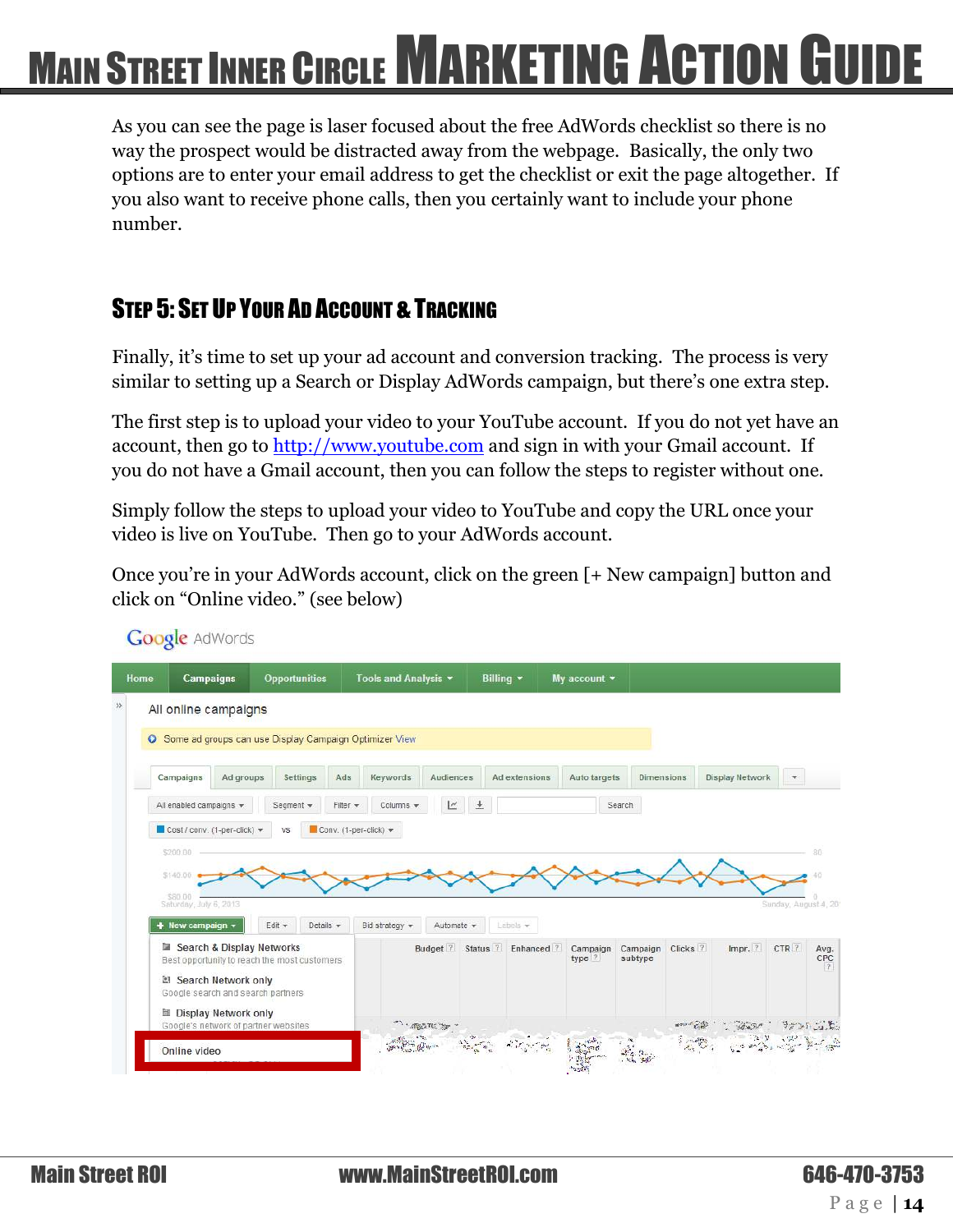Next, give your campaign a name and set your daily budget. Select your geographic targeting (i.e. United States or narrow your targeting to your city). Then click on the green [select a video] and paste the URL of your video in the "Video URL" section (see below).

| All online campaigns                                       | Locations and languages    |                                                                |                                                      |                           |                                                                                                                                                                     |                     |     |                                      |          |
|------------------------------------------------------------|----------------------------|----------------------------------------------------------------|------------------------------------------------------|---------------------------|---------------------------------------------------------------------------------------------------------------------------------------------------------------------|---------------------|-----|--------------------------------------|----------|
| All video campaigns                                        |                            |                                                                |                                                      |                           |                                                                                                                                                                     |                     |     |                                      |          |
| la Business Plan Template -<br>Interests                   | Locations 17               | In what geographical locations do you want your ads to appear? |                                                      |                           |                                                                                                                                                                     |                     |     |                                      |          |
| Business Plan Template -<br>Interests - Strategic Planning |                            | Select a video                                                 |                                                      |                           |                                                                                                                                                                     |                     |     |                                      | $\times$ |
| <b>E Business Plan Video -</b><br>Keywords                 |                            | Search by: Channel Video URL                                   |                                                      |                           |                                                                                                                                                                     |                     |     |                                      |          |
| <sup>≥</sup> New video campaign                            |                            |                                                                | Find video by URL http://www.youtube.com/watch?v=Ma. |                           | Go                                                                                                                                                                  |                     |     |                                      |          |
| Shared library                                             |                            |                                                                |                                                      |                           |                                                                                                                                                                     |                     |     |                                      |          |
| L Linked YouTube accounts<br>. Video remarketing lists     | Languages                  |                                                                |                                                      |                           | Video for "http://www.youtube.com/watch?v=MaX4RCZGV3c"                                                                                                              |                     |     |                                      |          |
| Upgrade center                                             |                            | $*$ Video                                                      | Channel                                              | Title                     | Description                                                                                                                                                         | Duration Views Date |     | uploaded                             | Preview  |
| Help                                                       | Ad (optional)              |                                                                | mainstreetroi                                        | How a Lead                | http://www.mainstreetroi.com/moreleads 11:34                                                                                                                        |                     | 296 | Jun 2.                               | Preview  |
| <b>In Getting Started</b>                                  | Video                      |                                                                |                                                      | Magnet Can<br>Double Your | - If you're making this mistake on your<br>website, then you're                                                                                                     |                     |     | 2013                                 |          |
|                                                            |                            |                                                                |                                                      | Website Sales             |                                                                                                                                                                     |                     |     |                                      |          |
|                                                            |                            |                                                                |                                                      |                           |                                                                                                                                                                     |                     |     | Show rows: $30 \boxed{)}$ 1 - 1 of 1 |          |
|                                                            |                            |                                                                |                                                      |                           |                                                                                                                                                                     |                     |     |                                      |          |
|                                                            | Advanced settings          |                                                                |                                                      |                           |                                                                                                                                                                     |                     |     |                                      |          |
|                                                            | El Schedule, start da      |                                                                |                                                      |                           |                                                                                                                                                                     |                     |     |                                      |          |
|                                                            | El Ad delivery: freque     |                                                                |                                                      |                           |                                                                                                                                                                     |                     |     |                                      |          |
|                                                            | <b>El Device targeting</b> |                                                                |                                                      |                           |                                                                                                                                                                     |                     |     |                                      |          |
|                                                            |                            |                                                                |                                                      |                           |                                                                                                                                                                     |                     |     |                                      |          |
|                                                            | Save and continue          |                                                                |                                                      |                           |                                                                                                                                                                     |                     |     |                                      |          |
|                                                            |                            |                                                                |                                                      |                           |                                                                                                                                                                     |                     |     |                                      |          |
|                                                            |                            |                                                                |                                                      |                           | Important notices: By creating this ad, you agree that you have legal rights to distribute all content (including all videos and images) you have provided. You are |                     |     |                                      |          |
|                                                            | Send Feedback              |                                                                |                                                      |                           | responsible for compliance with all applicable laws and regulations in the location(s) in which you have chosen to target your advertising                          |                     |     |                                      |          |

Next, choose "Let me choose.." to the right of Ad formats & networks and select Instream only. As I said earlier, I do not recommend the other two ad formats.

Complete the remaining sections and then click the "Save and Continue" button.

On the next page, set your Max Cost Per View to 10 cents. I've seen good results so far with low bids, but this will depend greatly on your exact targeting and competition for those targets. Below your Max Cost Per View bid you'll see your targeting options. Simply select the options you already identified in Step 1 above and then click "Save targeting group."

That's it! The AdWords team will review your campaign and once it's approved your video ads will start to play on relevant videos.

**WAIT!** Don't run ads until you set up conversion tracking. If you already set up conversion tracking in your AdWords account, then you're done. YouTube ads will use the same conversion tracking as your regular AdWords campaigns.